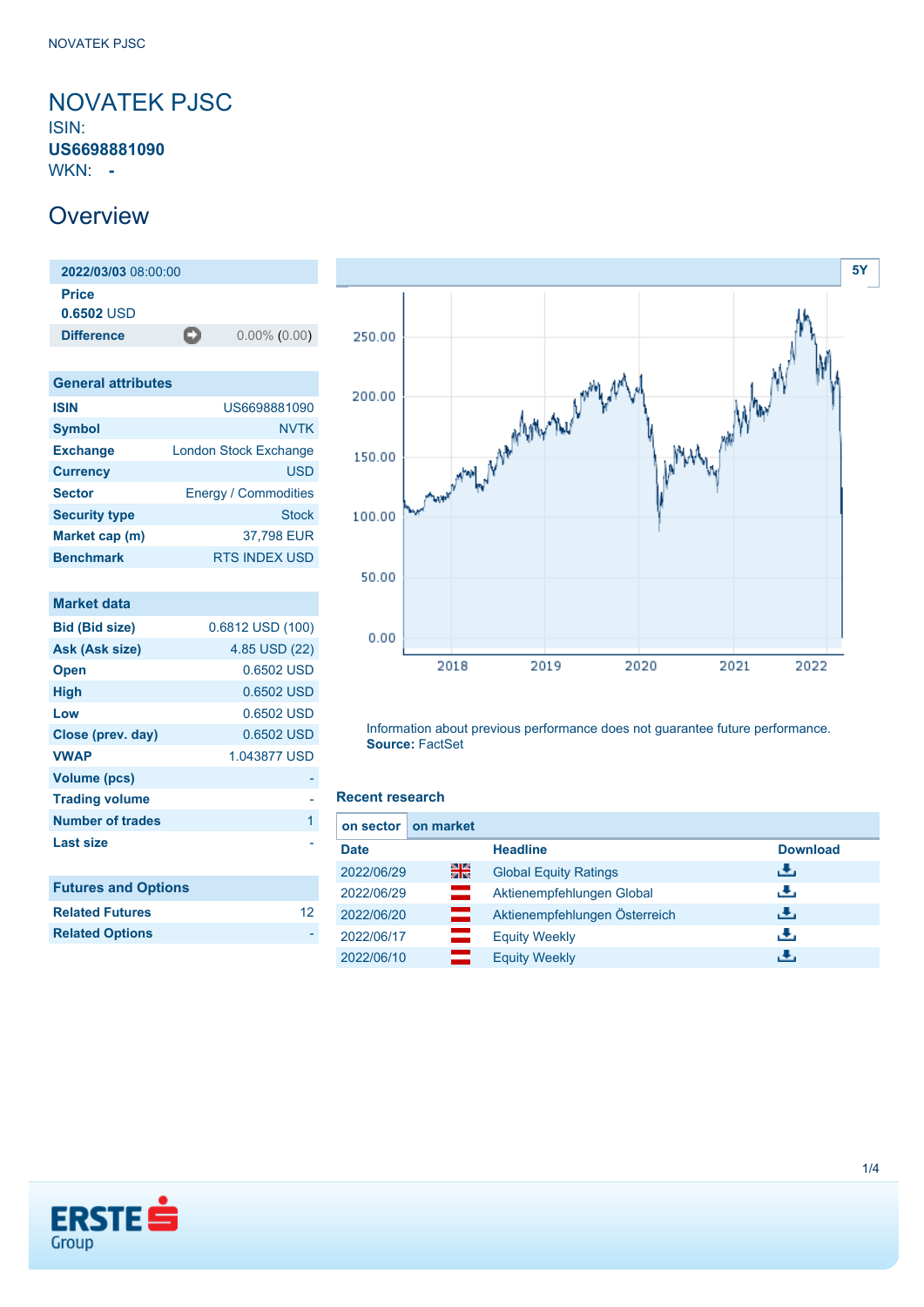# Details

**2022/03/03** 08:00:00

**Price**

**0.6502** USD

**Difference** 0.00% (0.00)

| <b>General attributes</b> |                              |  |  |  |
|---------------------------|------------------------------|--|--|--|
| <b>ISIN</b>               | US6698881090                 |  |  |  |
| <b>Symbol</b>             | <b>NVTK</b>                  |  |  |  |
| <b>Exchange</b>           | <b>London Stock Exchange</b> |  |  |  |
| <b>Currency</b>           | <b>USD</b>                   |  |  |  |
| <b>Sector</b>             | <b>Energy / Commodities</b>  |  |  |  |
| <b>Security type</b>      | <b>Stock</b>                 |  |  |  |
| Market cap (m)            | 37,798 EUR                   |  |  |  |
| <b>Benchmark</b>          | <b>RTS INDEX USD</b>         |  |  |  |

|  | <b>Market data</b> |  |
|--|--------------------|--|
|  |                    |  |

| <b>Bid (Bid size)</b> | 0.6812 USD (100) |
|-----------------------|------------------|
| Ask (Ask size)        | 4.85 USD (22)    |
| <b>Open</b>           | 0.6502 USD       |
| <b>High</b>           | 0.6502 USD       |
| Low                   | 0.6502 USD       |
| Close (prev. day)     | 0.6502 USD       |
| <b>VWAP</b>           | 1.043877 USD     |
| <b>Volume (pcs)</b>   |                  |
| <b>Trading volume</b> |                  |
| Number of trades      | 1                |
| Last size             |                  |

| <b>Performance and Risk</b> |           |           |           |  |  |
|-----------------------------|-----------|-----------|-----------|--|--|
|                             | 6M        | 1Y        | 3Υ        |  |  |
| <b>Perf</b> (%)             | $-99.74%$ | $-99.64%$ | $-99.62%$ |  |  |
| Perf (abs.)                 | $-252.45$ | $-178.25$ | $-169.85$ |  |  |
| <b>Beta</b>                 | 0.31      | 0.34      | 0.52      |  |  |
| <b>Volatility</b>           | 505.62    | 359.01    | 210.99    |  |  |



Information about previous performance does not guarantee future performance. **Source:** FactSet

| <b>Price data</b>                             |                           |
|-----------------------------------------------|---------------------------|
| Ø price 5 days $\vert$ Ø volume 5 days (pcs.) | 36.1201 USD (229,189)     |
| Ø price 30 days   Ø volume 30 days (pcs.)     | 171.3083 USD (171,691)    |
| Ø price 100 days   Ø volume 100 days (pcs.)   | 217.4315 USD (106,419)    |
| Ø price 250 days   Ø volume 250 days (pcs.)   | 217.5280 USD (88,719)     |
| <b>YTD High   date</b>                        | 259.0000 USD (2022/02/25) |
| <b>YTD Low   date</b>                         | 0.5350 USD (2022/03/02)   |
| 52 Weeks High   date                          | 277.9000 USD (2021/09/14) |
| 52 Weeks Low   date                           | 0.5350 USD (2022/03/02)   |

#### **All listings for NOVATEK PJSC**

| Exchange $\Box$                 | <b>Date</b>    | <b>Time Price</b> |                       | <b>Trading volume</b><br>(mio.) | <b>Number of</b><br>trades |
|---------------------------------|----------------|-------------------|-----------------------|---------------------------------|----------------------------|
| <b>Vienna Stock</b><br>Exchange | 2022/02/<br>25 |                   | 17:32 113.00 EUR 0.00 |                                 | 3                          |
| <b>Stuttgart</b>                | 2022/02/<br>28 |                   | 12:18 45.00 EUR       | 0.00                            | 3                          |
| <b>London Stock</b><br>Exchange | 2022/03/<br>03 |                   | 08:00 0.6502 USD 0.00 |                                 | 1                          |
| Frankfurt                       | 2022/02/<br>28 |                   | 10:08 34.60 EUR       | 0.02                            | 4                          |
| FINRA other OTC                 | 2022/03/       | 19:28             | 38.29 USD             | 0.09                            | 34                         |

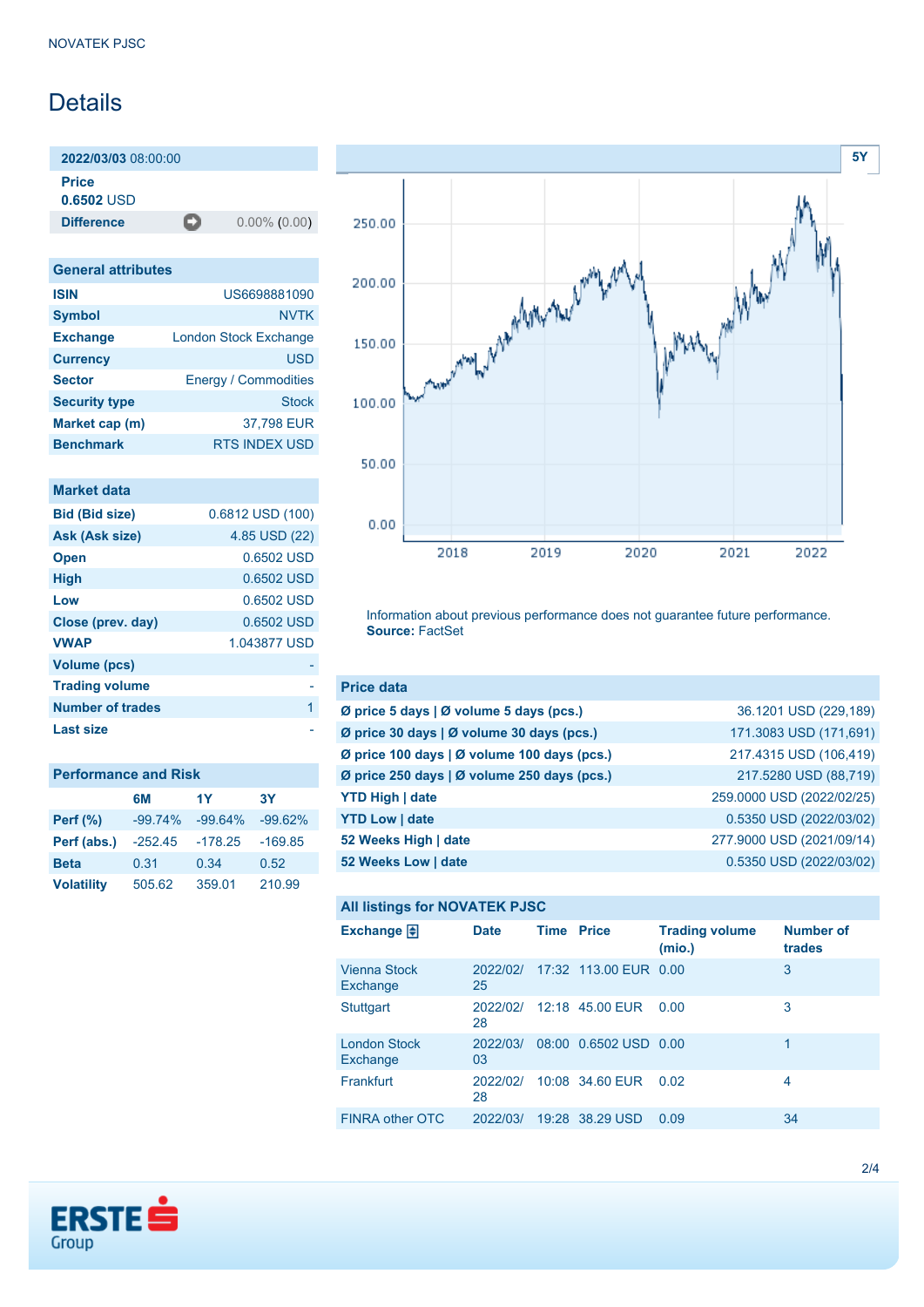[Issues](https://produkte.erstegroup.com/Retail/en/Dispatcher/FactsheetDispatcher/index.phtml?ID_NOTATION=73502602) 02